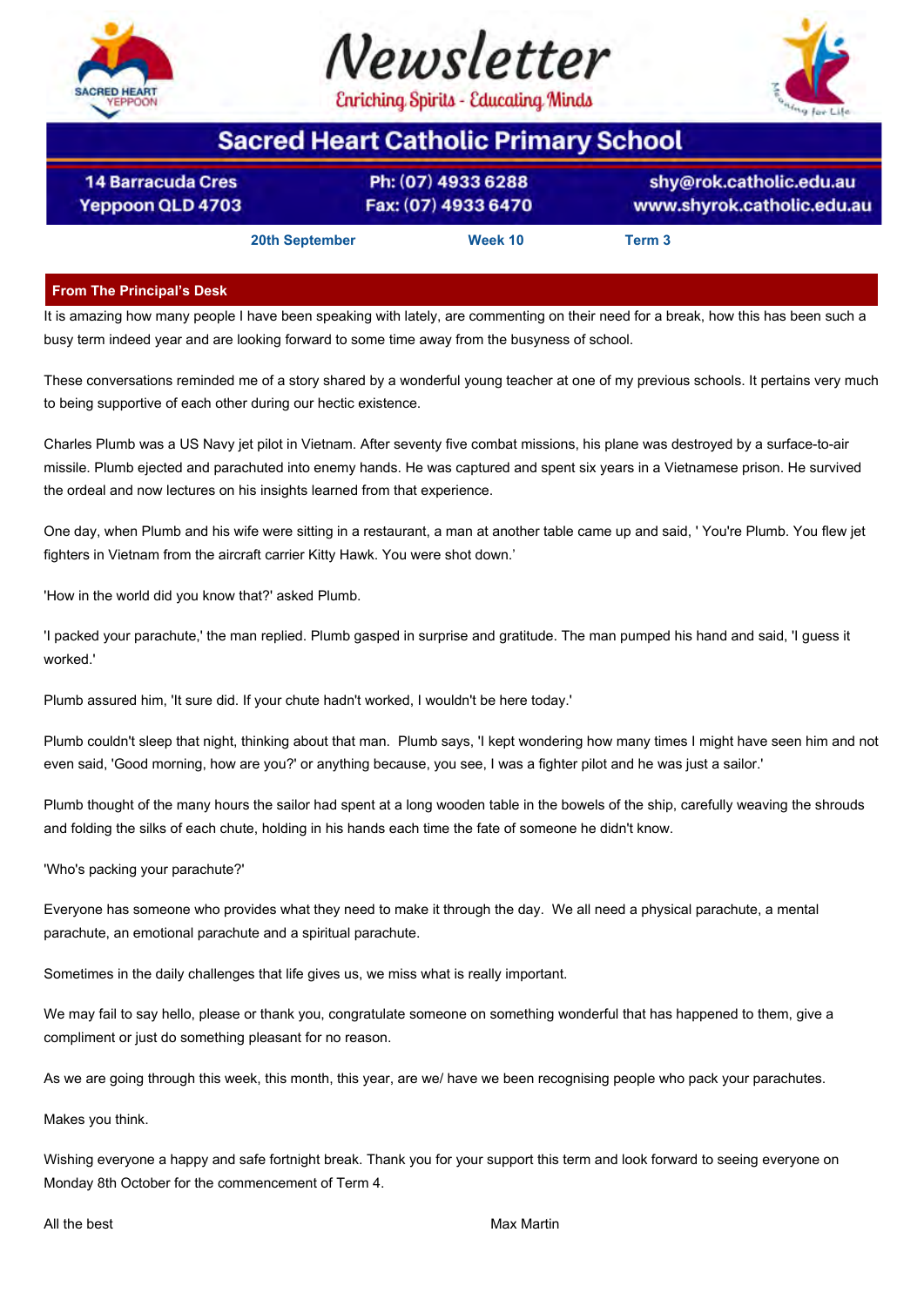#### **Important Dates for Early Term Four**

#### **September**

Friday 21st - Final day of school for Term 3.

#### **October**

Monday 8th - School resumes for Term 4. Wednesday 10th - Sacred Heart School Review and Improvement being conducted. Tuesday 16th - Swimming lessons commence for our Years 1 to 3s. Tuesday 16th - P. and F. meeting at 5.30pm in staffroom. Wednesday 17th - Sacred Heart instrumental music showcase evening from 6pm in our undercover. All welcome. Thursday 18th - 2019 Prep Orientation morning from 8.30am - 10am. Friday 19th - Year 6 Inter School beach activity day Monday 22nd - Pupil free day. No school today for our children. Wednesday 24th - 2019 Prep Orientation morning from 8.30am - 10am. Friday 26th - Day for Daniel Friday 26th - Bishop Michael McCarthy visiting Sacred Heart School. Monday 29th to Friday 2nd November - Year 6s on Camp in Mapleton.

#### **Farewell**

To Dexter from Prep CM and Ava from Year 2MT who are moving to Rockhampton. We wish them all the best for the future and thank them for being part of our Sacred Heart family.

#### **Stories From Prep S and 5A**

My dog was at school yesterday because she keeps jumping the fence just to get out. **Haylen and Ivy** 

Once upon a time, there was a girl called Chloe. She had brown hair. She had a friend called Lucy. She also had brown hair just like Chloe. I**sla and Oliver.** 

The buddies played in the playground. They were very hungry. What should the buddies eat? They ate jelly and custard. Then, the buddies went home. **Emmi and Holly** 

God is a man with lots of sheep. He really looks after his sheep. **Chelsea and Sam** 

Cooper got a motorbike on his birthday. He also got a fishing rod. Then he went to the show and won a teddy bear. He also ate some lollies and read a book. **Lachlan and Cooper** 

Cave men are people from millions of years ago. Scientists discovered that we evolved from them. **Felix and Cooper** 

Superman and Flash wanted to see who was the fastest. So, they had a race around the world. Superman and Flash also had to help their friends. Then they ran as fast as they could and it was a tie. **Aden and Noah** 

We went on a jet ski when my cousins came to visit. It was excellent. **Mason and Max** 

The brave knight scared away a dragon and then he got the princess. **Aadi and Andrew** 

The princess loves singing. She also lives in castle. She has a sister, a mum and a dad. **Isla and Makayla** 

My dog's name is Boof. He is a blue heeler. He is six years old. Boof likes to eat any leftover meat. He goes to work with my Dad. **Evie** 

Peggy was a dog and she was black. Peggy's favourite place is Dogland. She loved to jump. In Dogland, all the dogs barked at each other which meant hello. One day, Dogland closed and Peggy was sad. Then a new place opened called Dag and Cat land. **Maycie and Hannah** 

Once upon a time, there was a monster digging a hole. He dug a deep hole and he reached the centre of the Earth. He found dinosaurs. He built a lovely little house high in the tree tops and lived happily ever after with the dinosaurs. **Charlie and Rafferty** 

Two guinea pigs named Ben and Peter were bought in Toowoomba. Peter is black and white. Ben is mostly brown. They live in a cage outside. We may even get a chicken and a dog. **Bria and Annabel** 

The flower grows and grows into the water. Its roots grow into the coral reef. Then a snake came and ate the flower. It started to grow again up into the trees. **Flynn and Callum** 

The bear climbed up a building and jumped off it. He parachuted, then stopped then started again. **Liam and Cooper**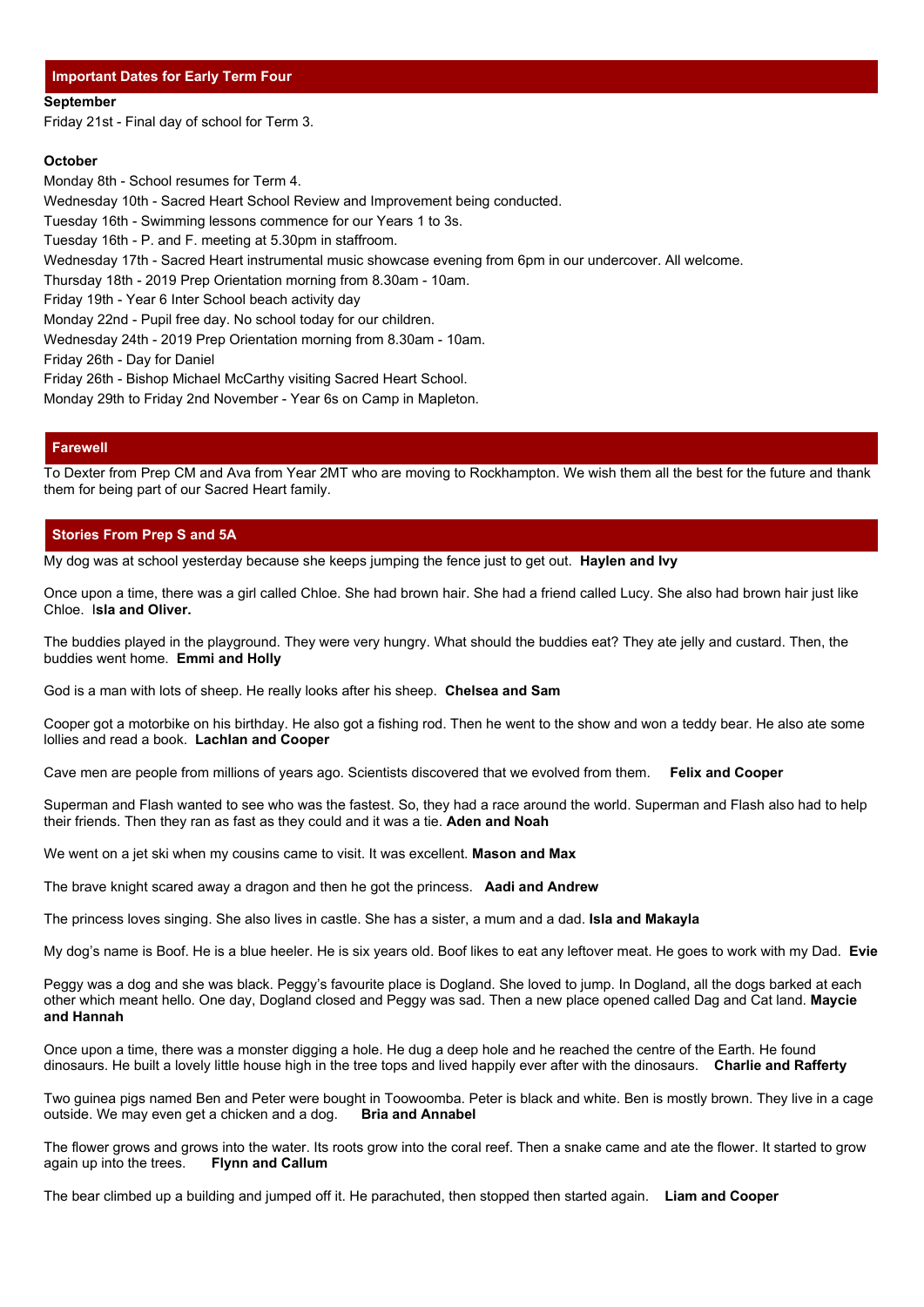#### **Frog Reports From Year 1B**

Some frogs live in zoos because they are nearly extinct. People are cutting down trees. Frogs have moist skin. They live in jungles where it rains a lot. Some frogs are orange. Some are red. Some are green and some are blue. Frogs are interesting because they have sticky tongues. **By Herbert** 

Some frogs are red and they are amphibians. They live in wetlands because they have moist skin. There are many types of frogs. The male frog croaks. **By Isaac** 

Frogs are amphibians. Frogs live in freshwater. They have moist skin. Only boy frogs croak when it rains. They use their eyes to help them swallow. **By Holly** them swallow.

Frogs are amphibians. They have sticky tongues. They use their eyes to help them swallow. Frogs have moist skins and they catch flies to eat with their sticky tongues. A group of frogs is called an army. By Ebony flies to eat with their sticky tongues. A group of frogs is called an army.

Frogs are amphibians. Frogs have moist skins. If frogs go in salt water, their skin will dry out. Boy frogs croak in the rain. A group of frogs is called an army. **By Cooper** 

#### **MJR Awards**

This award is presented to those in our school who show the virtues and qualities inspired by our MJR program.

Well done to the following recipient/s for this week:

Evie Richards from 2W for constantly giving to others when you smile, when you are positive and when you are welcoming and encouraging. Thank you.

Neassa O'Reilly from 5A for demonstrating genuine concern for the well-being of her peers and ensuring that everyone is treated fairly at all times.

Noah Todd from Prep S for showing kindness and consideration towards others. Well done.



#### **Frankie Awards**



This award is presented to a class or child/ren who have been environmentally friendly in some way around our school.

Congratulations to Amy Campbell from Year 5A for your dedicated care of class plants and our pet fish. For rescuing frogs on the port rack and spiders in our gardens.

#### **Labyrinth Walk**

This week, our children have participated in a labyrinth walk at school. This is a meditative walk that allows the children time to reflect, in nature, and to pray quietly. The focus of the labyrinth walk has been the wonders of God's creation. Thank you to Mrs Ross, Miss Page and 2R for preparing this engaging and prayerful experience.

#### **Mini Vinnies**

Sacred Heart Mini Vinnies were invited to participate in the 2018 St Vincent de Paul Festival celebrations last Sunday, 16<sup>th</sup> September. Nineteen students generously gave of their time and talents in presenting a valuable message through an entertaining drama called, "The Smartest Giant".

They held a captive audience and were very much appreciated. These children love the work they do and are very proud to be part of Sacred Heart Mini Vinnies. Thank you to Mrs Acharya and Mrs Williams for coordinating our participation.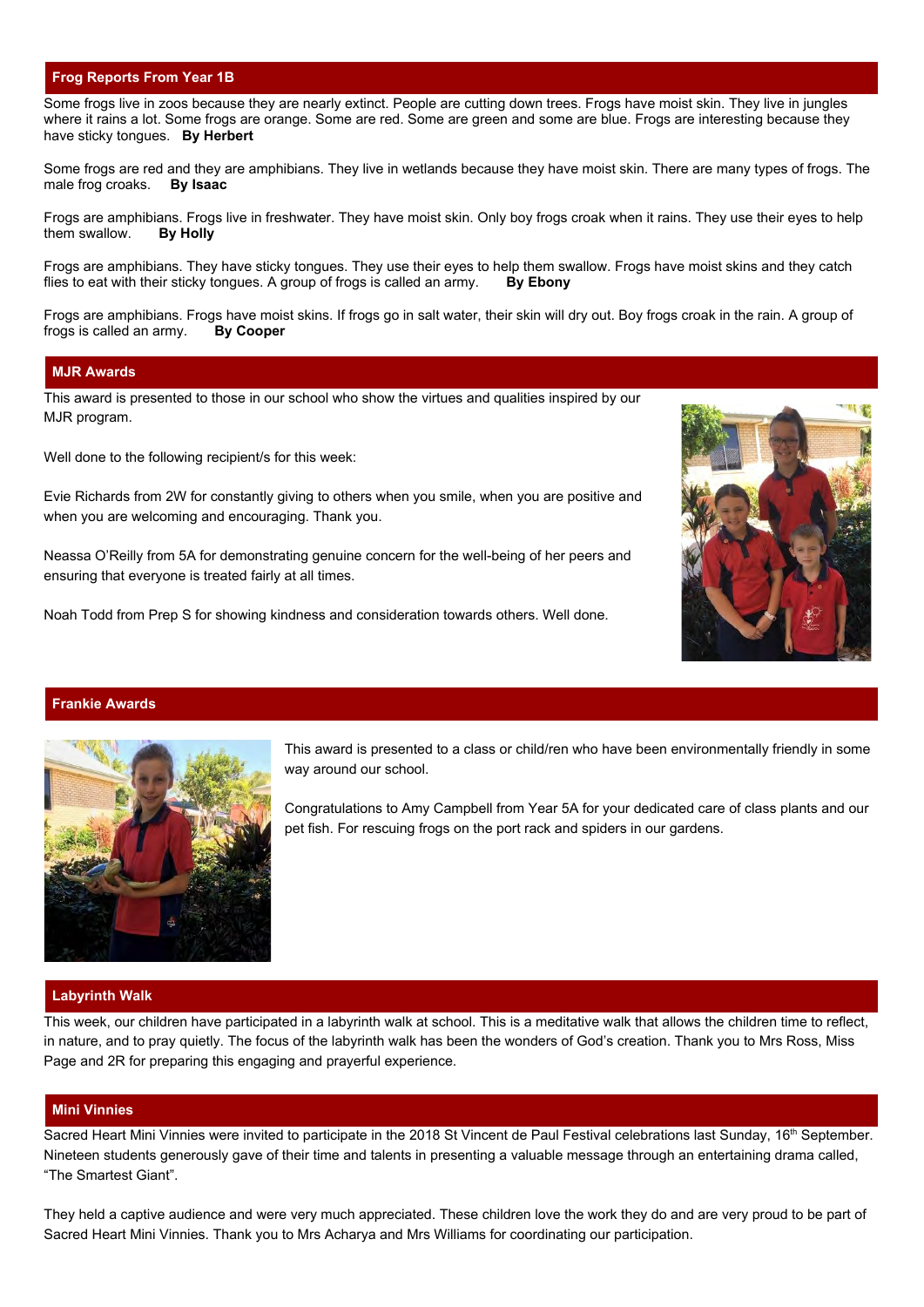

#### **Sacramental Program**

The Parish Sacramental Team has been reviewing its program over the past few months.

Previously, the sacrament of Reconciliation was offered to families in Year 3 however, following the review, Reconciliation will now be offered at the beginning of next year.

The program will be available to children from Year 4 and above, followed later in the year by Confirmation and Eucharist.

Further information, dates and times will be provided at the beginning of 2019.

#### **Baptism invitation**

Next term, families will have the opportunity to participate in a Baptism information session.

Children need to have received the sacrament of Baptism in the Catholic Church to receive the other sacraments.

If you're considering the sacrament of Baptism for your child, please leave their name at the office or see Mrs Mary O'Donnell for any enquiries.

#### **In Our Prayers**

Our prayers and thoughts are with Kirsten and Dallas Williams and family (Marley, Year One) on the passing of Marley's great grandmother.

#### **Sports Update**

#### **Interschool Sport**

Well done to our Year 5 and 6s on their performances at interschool sport this term. The finals were played last Friday in t ball, AFL and touch football. Our results included:

T Ball: Sacred Heart Red Boys lost by one run in extra innings to Yeppoon SS. Sacred Heart Ruby Girls lost by one run to Yeppoon SS.

AFL: Sacred Heart Boys lost by one point to Yeppoon SS.

Touch: Division One girls and boys and division two girls were all successful.

#### **Catholic All Schools' Touch Carnival**

Yesterday, two Sacred Heart mixed touch football teams travelled to Rockhampton to compete at the Rockhampton Diocesan Inter School Touch carnival. Congratulations to our team, coached by Mrs List, who made the final however were defeated by a very good St Anthony's team, 3-0. Both our teams performed well at this event.

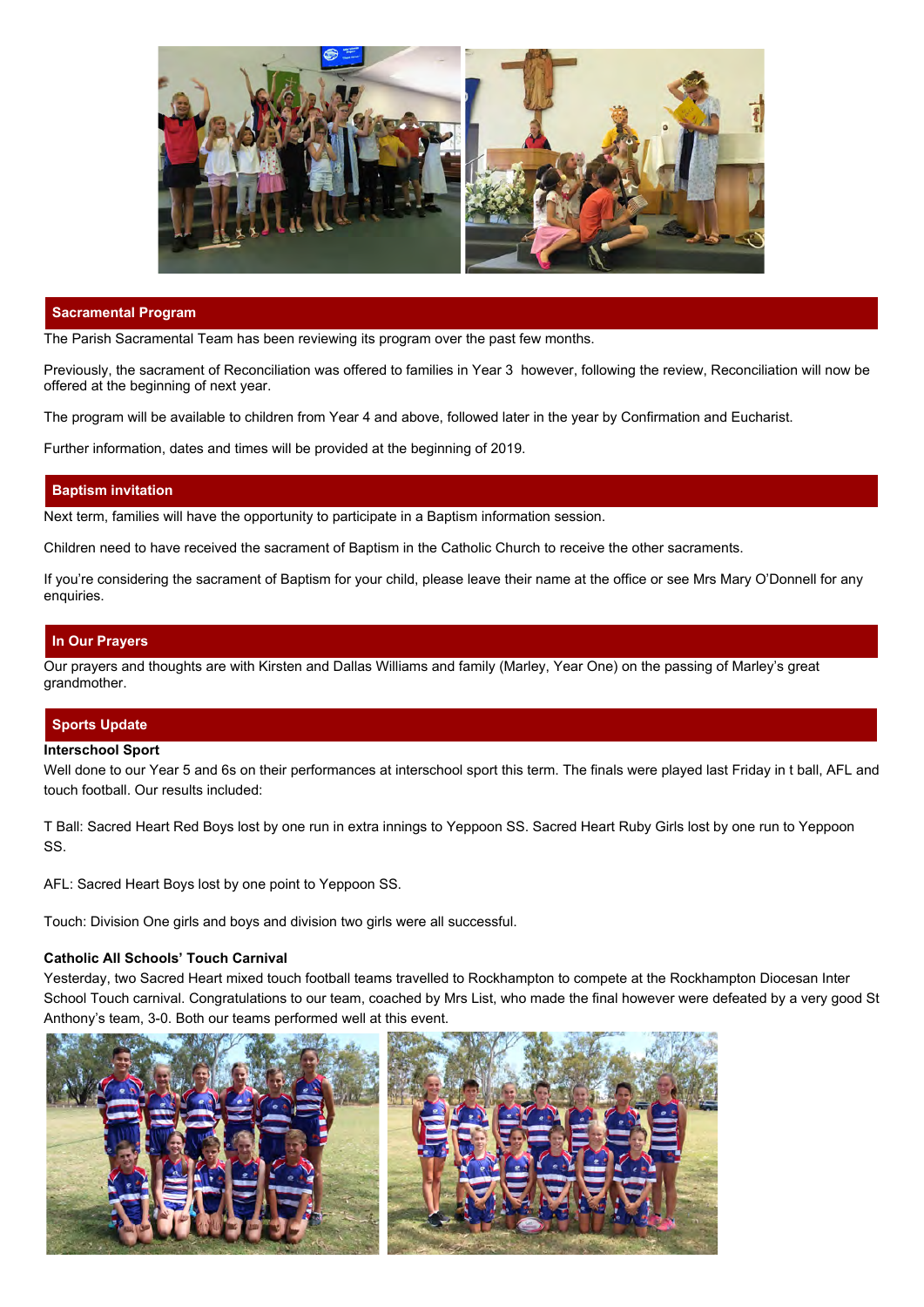

#### **Cheerleading**

Congratulations to Lucy Clarke and her team, Black Diamonds who placed first last week at the Queensland Cheerleading Championships held on the Gold Coast.

Well done also to Kylani Bowman, Izabella Elliott and Sienna Prieto who along with Lucy were runners up their division.



#### **Outrigging**

Ella-Maree Robinson will be competing in the International Trans-Tasman Junior Outrigging Titles on the Sunshine Coast during the school holidays. We wish her all the best.



#### **Sacred Heart Equestrian Team**

Last Sunday, the Sacred Heart equestrian team of Payton Size, Sabina Bridgeman and Morgan Bridgeman competed in the regional interschool gymkhana at the Alton Downs Pony Club.

They rode extremely well, displaying great skill and determination. Payton placed second in her division, Morgan, third in his and Sabina received ribbons in five of her events. An outstanding effort.

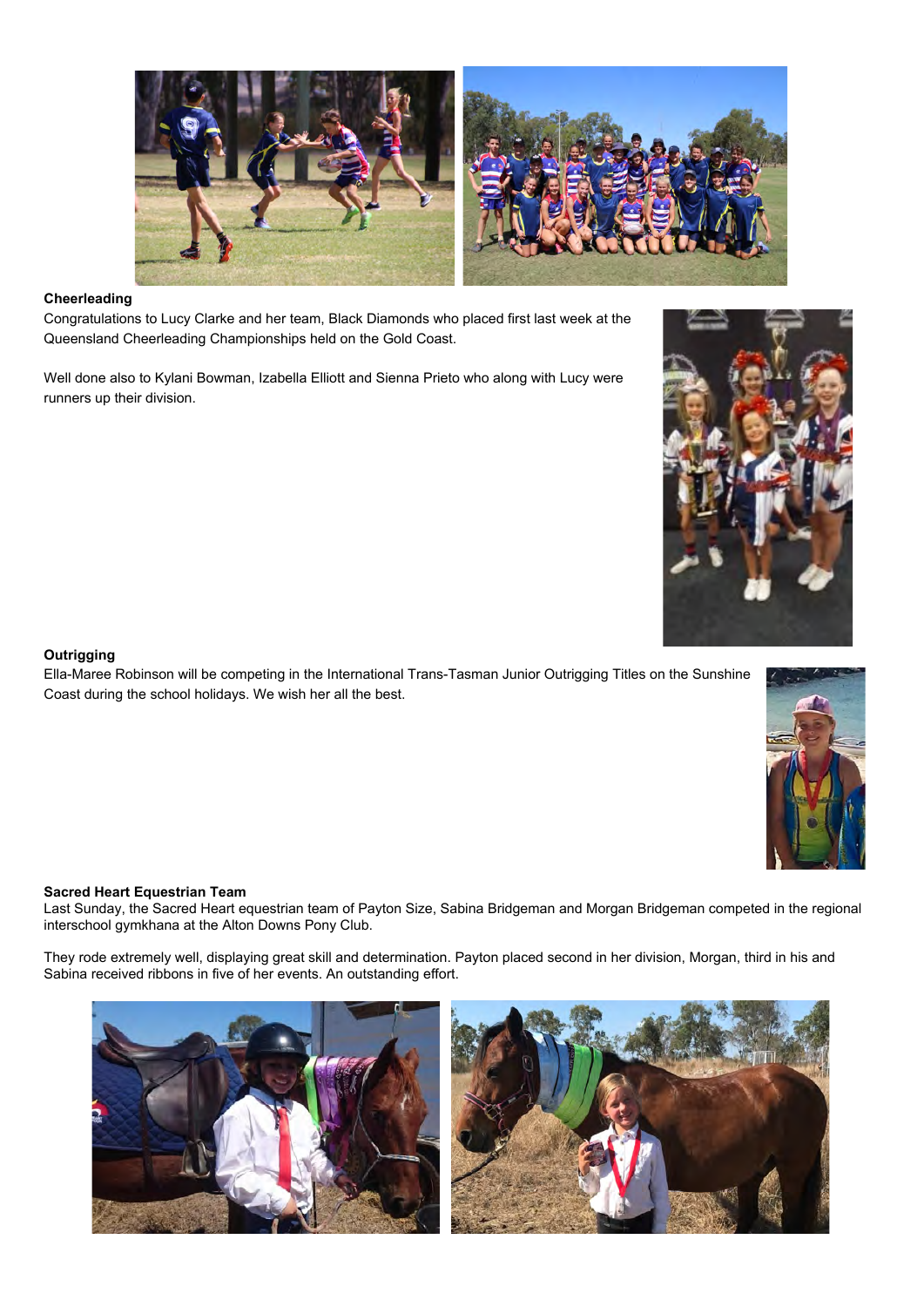

#### **School Building Update**

The building improvements at Sacred Heart are nearing completion.

The toilets on the end of C block and its associated works i.e. paths will be completed by 18th October.

We are certainly looking forward to having our school back to normal. Many thanks goes to those at G Jeffreys' Construction who have been extremely professional in all their work and dealings at Sacred Heart.

Keep an eye out for our solar panels, on your return to school, which are to be installed on our undercover area roof over these holidays.

#### **Student Awards**

| Prep              | Alex Todd, Jai Ray, Ruby Deasy, Harley Neagle, Cooper Griffin, Charlie Campbell                                            |
|-------------------|----------------------------------------------------------------------------------------------------------------------------|
| Year 1            | Zariha Calvert, Amelia McCaul, William Mitchell, Sam Miller                                                                |
| Year 2            | Quin Warren, Sam Vaughan, Layla Carswell                                                                                   |
| Year 3            | Archie Cugola, Jack Donnelly, Ashton Prieto, Kaleb Asmussen, Noah Budic, Charlie Palairet, Alli O'Rourke, Majella<br>Sykes |
| Year 4            | Morgan Bridgeman, Chloe Hawkes, Jack Stanley-Hunt, Isaac Thomas, Mikayla Broom                                             |
| Year 5            | Haylen Luckel-Dent, Aden McDonald, Bria Goldman, Liam Cook, Regan Blackwood, Deep Bhowmik                                  |
| Year <sub>6</sub> | Lachlan Stenhouse, Mitchell Norris, Bryce Anthony, Ashbi Berry                                                             |

#### **Spiritual Connections**

Each week, we provide a link to Fr Matthew Moloney's sermon from the previous Sunday's parish mass and Sr Kym's reflection of the week. We hope these provide some spiritual guidance.<br>Link to Fr Matthew's sermon Link to Sr Kym's column

Link to [Fr Matthew's sermon](https://drive.google.com/a/rok.catholic.edu.au/file/d/1q4vpC54FgMfARO6qP8BJR7WhzPehorxC/view?usp=sharing)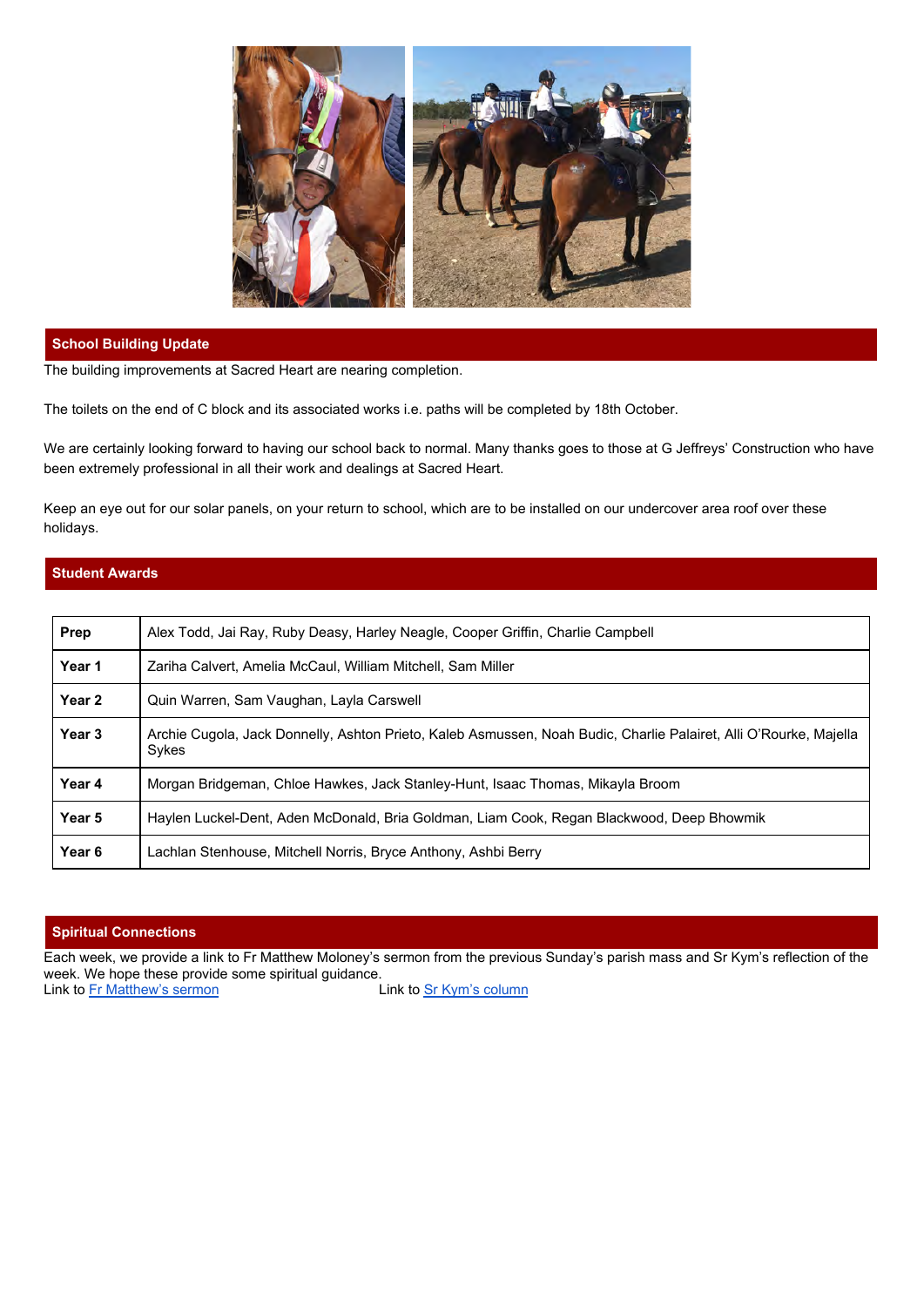

#### **Hand, Foot and Mouth Disease**

Sacred Heart Catholic Primary School has been advised of a suspected case of Hand, Foot and Mouth Disease in the community. Hand, foot and mouth disease is caused by a number of different viruses. It is not a serious illness and has nothing to do with animal diseases with similar names (i.e. foot and mouth disease in livestock). It is a relatively common illness in children.

7:00 pm

November 7

2018

The symptoms of this disease include blisters inside the cheeks, gums and on the sides of the tongue, as well as on their hands and feet. Children with hand, foot and mouth disease may have a fever, be listless and may not eat well for a day or two.

There is no vaccination for prevention against hand foot and mouth disease. The best form of protection is good hygiene:

- wash hands with soap and water for at least 15 seconds and dry thoroughly before handling food or after going to the toilet.
- implement good cleaning procedures
- allow blisters to dry naturally and do not deliberately pierce blisters because the fluid within the blisters in infectious.

Students with Hand, Foot and Mouth Disease will be excluded from school until all blisters have dried. Thank you.

#### **St Ursula's College Tour**

| St Ursula's College<br><b>YEPPOON</b><br>Invites you to experience                                                              |                                                                                          |
|---------------------------------------------------------------------------------------------------------------------------------|------------------------------------------------------------------------------------------|
| A Tour and Taste of College Life                                                                                                |                                                                                          |
| Families considering enrolment at St Ursula's College for 2019 and beyond<br>are invited to sample an afternoon of Campus life. |                                                                                          |
| <b>Thursday 11 October 2018</b>                                                                                                 |                                                                                          |
| Ballygriffin Cultural Centre (via Eastern access, Queen Street)                                                                 |                                                                                          |
| <b>Registration and Welcome</b>                                                                                                 | 12.20pm                                                                                  |
| <b>Assembly</b>                                                                                                                 | 12.35pm                                                                                  |
| <b>Afternoon Tea</b>                                                                                                            | 1.15pm                                                                                   |
| <b>Campus Tour and Classroom Visits</b>                                                                                         | 1.40pm-2.40pm                                                                            |
| Finish                                                                                                                          | 2.45 <sub>pm</sub>                                                                       |
| Optional 'Question and Answer' chat from 2.45pm onwards.                                                                        |                                                                                          |
| <b>Parent Information Session 3.15pm-3.30pm</b>                                                                                 |                                                                                          |
|                                                                                                                                 | Bookings are essential for catering and tours. Please contact College Enrolment Officer, |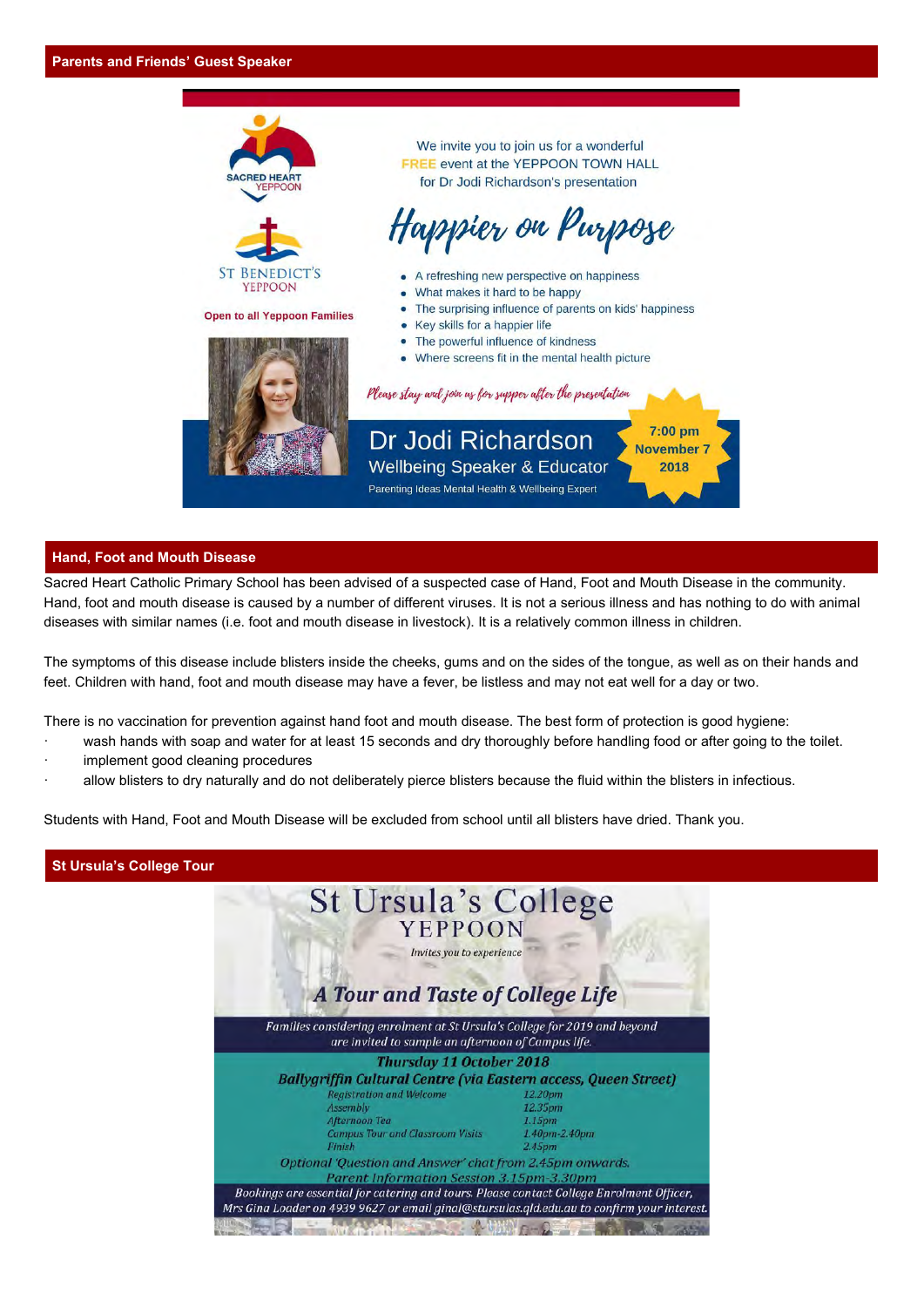

Details about the Tropical Pinefest activities are available from this link. Link to 'Pinefest'





## COME SING ALONG **WITH US World Singing Day**

# Yeppoon Foreshore Amphitheatre @ 10am Saturday 20 October 2018

#### **Community Sport**



#### JOIN THE FUN AT YOUR LOCAL CENT<br>REGISTER AT PLAYCRICKET.COM.AU

### **JUNIOR BLASTERS** AGES 5-7 | GO MINS

- · Learn new skills including catching, throwing and teamwork
- · Make new friends or organise a group to learn together
- . Wear the colours of your favourite
- Big Bash heroes in a personalised t-shirt
- · All equipment supplied, parents join in the fun

SIGN UP NOW TO GET YOUR **JUNIOR BLASTERS PACK!** Includes t-shirt with your name on it and bucket hat in your choice of<br>Eig Bash team colour, bat 6 ball, personalized bat sticker sheet 6 progre

### **MASTER BLASTERS AGES 7-10 | 90 MINS**

- · For kids with basic cricket skills
- + Every kid gets a chance to bat, bowl and field
- . Wear the colours of your favourite Big Bash
- heroes in your choice of coloured player cap
- « Make new friends or organise a group to play together
- · All equipment supplied, parents join the fun

SIGN UP NOW TO GET YOUR **MASTER BLASTERS PACK!** ikidea player oap in your cl<br>laur 6 programlon tracker.